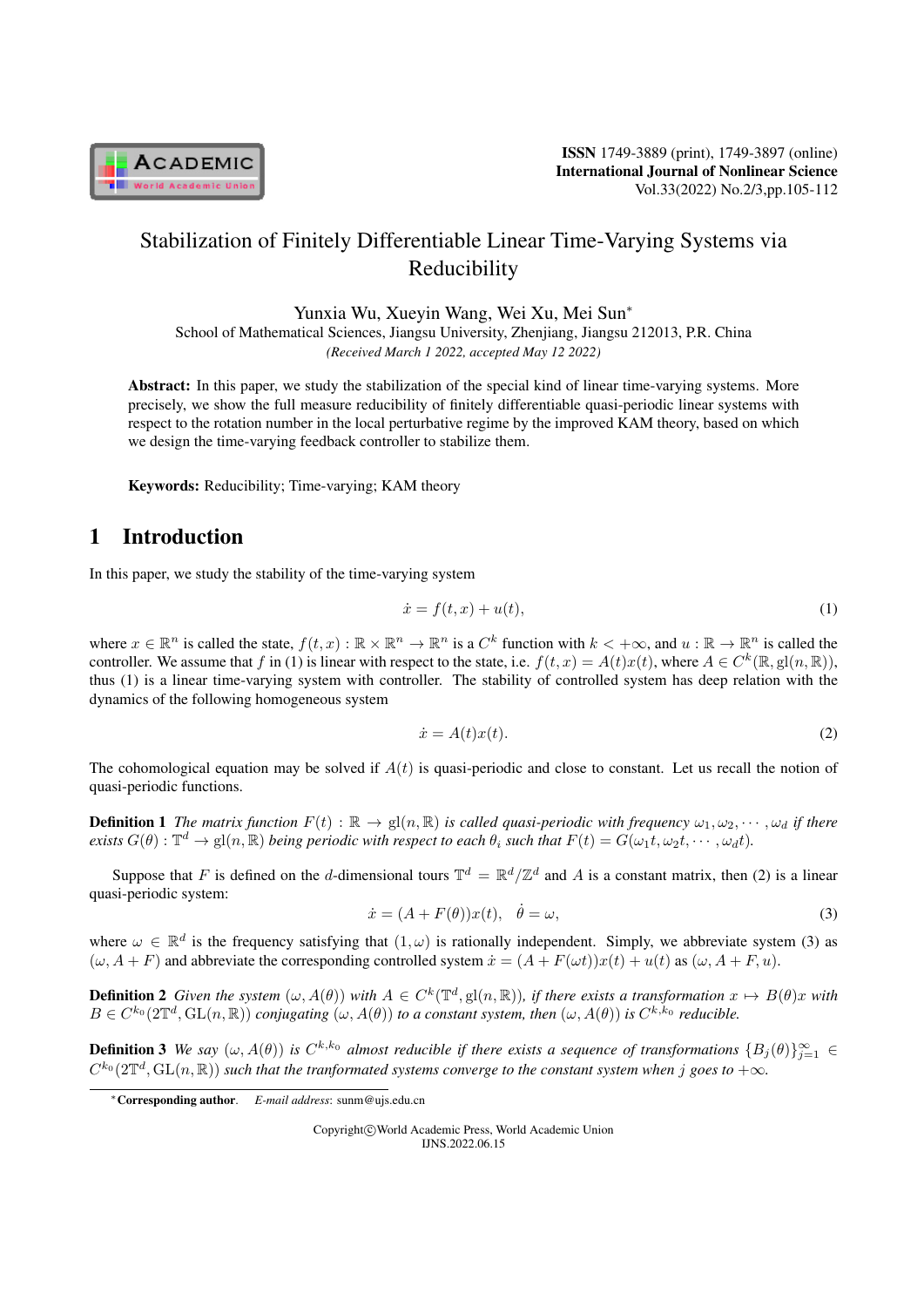In addition to the quasi-periodic linear systems (i.e. continuous case), another aspect of reducibility comes from the quasi-periodic linear cocycles (i.e. discrete case). Let  $(\alpha, Ae^{f(\theta)}): \mathbb{T}^d \times \mathbb{R}^n \to \mathbb{T}^d \times \mathbb{R}^n$   $((\theta, x) \mapsto (\theta + \alpha, A(\theta)x))$  be the quasi-periodic linear cocycle, where  $A \in GL(n, \mathbb{R})$  and  $f: \mathbb{T}^d \to \text{gl}(n, \mathbb{R})$ . To distinguish it from continuous case, the frequency is usually written as  $\alpha$ , not  $\omega$ , and we abbreviate it as  $(\alpha, Ae^f)$ .

We say that  $\omega \in \mathbb{R}^d$  is called Diophantine, denoted by  $\omega \in \mathrm{DC}(\gamma, \tau)$ , if there are  $\gamma > 0$  and  $\tau > d$  such that  $\inf_{j\in\mathbb{Z}}|\langle n,\omega\rangle-j| > \frac{\gamma}{|n|^\tau}, \forall n \in \mathbb{Z}^d\setminus\{0\},\$  where  $\langle n,\omega\rangle = n_1\omega_1 + ... + n_d\omega_d$  and  $|n| = |n_1| + ... + |n_d|$ . Denote the quasi-periodic linear cocycle, where  $A \in GL(n, \mathbb{R})$  and  $f : \mathbb{T}^d$  the frequency is usually written as  $\alpha$ , not  $\omega$ , and we abbreviate it as We say that  $\omega \in \mathbb{R}^d$  is called Diophantine, denoted by  $\omega \in \inf_{j \in \$ 

Based on the KAM iteration which was proposed in the analytic and continuous cases originally in [8], Cai-Chavaudret-You-Zhou [3] showed that the finitely differentiable quasi-periodic  $SL(2,\mathbb{R})$ -value cocycles  $(\alpha, Ae^{f(\theta)})$  is almost reducible if  $f \in C^k(\mathbb{T}^d, \text{sl}(2,\mathbb{R}))$  is small and  $\alpha \in \text{DC}$ . Hou and You [6] studied the one-frequency quasi-periodic systems  $(\omega, A + F)$  with  $F \in C^{\omega}(\mathbb{T}^2, \text{sl}(2, \mathbb{R}))$  and  $\omega_1 = 1$  and  $\omega_2 \in \mathbb{R} \setminus \mathbb{Q}$ . They proved that there exists  $\varepsilon > 0$  such that if  $\sup_{\mathbb{S}(\theta)|\leq h} \|F\| < \varepsilon$ ,  $(\omega, A + F)$  is non-perturbative almost reducibility, which means  $\varepsilon$  is independent of the frequency *ω*. However, if dropping the assumption of non-resonant condition, there is no result showing the reducibility of the finitely differentiable system as far as we know. Motivated by references [2], [3] and [9], this paper will deal with the two dimensional continuous systems  $(\omega, A + F(\theta))$  with  $A \in sl(2, \mathbb{R})$  and  $F \in C^k(\mathbb{T}^d, sl(2, \mathbb{R}))$ . Here is the main result.

**Theorem 1** Let  $\omega \in DC(\gamma, \tau)$  and consider the system  $(\omega, A + F(\theta))$  with  $F \in C^k(\mathbb{T}^d, \text{sl}(2, \mathbb{R}))$  and  $k > 5D\tau$ , where *D* is a large numerical constant. There is a set  $\mathfrak{S} \subset [0,1]$  being of full measure and assume  $\text{rot}(A + F) \in \mathfrak{S}$ . Then there *exists*  $\epsilon$  > 0 *such that if*  $||F||_k < \epsilon$ *, the following hold:* 

(1) there exist  $B\in C^{\frac{k}{400}}(2\mathbb{T}^d, \mathrm{SL}(2,\mathbb{R}))$  and  $\check{A}\in \mathrm{sl}(2,\mathbb{R})$  such that  $(\omega,A+F)$  is conjugated to the constant system  $(\omega, \check{A})$  by  $B$ .

*(2) Moreover, if there exist constant*  $K \in \text{gl}(2,\mathbb{R})$  *and symmetric positive define matrix*  $Q \in \text{gl}(2,\mathbb{R})$  *such that*  $(A)$  −  $(K)^T Q + Q(A-K)$  < 0*, then the controlled system*  $(\omega, A + F, u)$  *is asymptotically stable with controller*  $u(t)$  = *−B*(*ωt*)*KB*(*ωt*) *<sup>−</sup>*<sup>1</sup>*x*(*t*)*.*

# 2 Preliminaries

We denote the space of k times differentiable with continuous  $k$ -th derivatives matrix-valued functions defined on  $\mathbb{T}^d$  by  $C^k(\mathbb{T}^d, \mathrm{gl}(n, \mathbb{C}))$  with  $k \in \mathbb{Z}$ , which is equipped with the norm  $||F||_k = \sup_{|s| \le k, \theta \in \mathbb{T}^d} ||\partial^s F(\theta)||$ , where  $|s| = |s_1| +$ **2 Preliminaries**<br>We denote the space of k times differentiable with continuous k-th derivatives matrix-valued functions defined on  $\mathbb{T}^d$  by<br> $C^k(\mathbb{T}^d, \mathbf{gl}(n, \mathbb{C}))$  with  $k \in \mathbb{Z}$ , which is equipped with the nor is the space of bounded real analytic functions defined on  $\mathbb{T}^d$  with complex extensions on the band  $|\Im \theta| = |\Im \theta_1| + \cdots + |\Im \theta_d|$ . The norm in  $C_h^{\omega}(\mathbb{T}^d, g l(n, \mathbb{R}))$  is defined as  $|F|_h = \sup_{\theta \in \mathbb{T}^d, |\Im \theta| < h} ||F(\theta)||$  $|\Im \theta| = |\Im \theta_1| + \cdots + |\Im \theta_d|$ . The norm in  $C_h^{\omega}(\mathbb{T}^d, \mathrm{gl}(n, \mathbb{R}))$  is defined as  $|F|_h = \sup_{\theta \in \mathbb{T}^d, |\Im \theta| < h} ||F(\theta)||$ . If  $\alpha \in \mathbb{R}$ , let  $||\alpha||_{\mathbb{T}} = \min_{l \in \mathbb{Z}} |\alpha - l|.$ is the space of bounded real analytic functions defined on  $\mathbb{T}^d$  with complex extensions on the band  $|\Im \theta| < h$  with  $|\Im \theta| = |\Im \theta_1| + \cdots + |\Im \theta_d|$ . The norm in  $C_h^{\omega}(\mathbb{T}^d, \text{gl}(n, \mathbb{R}))$  is defined as  $|F|_h = \sup_{\theta \in \mathbb$ 

*Fourier expansion. For any*  $N > 0$  , the truncation operators  $\mathcal{T}_N$  and  $\mathcal{R}_N$  are defined as *R*), let  $F(\theta) = \sum_{k \in \mathbb{Z}^d} \widehat{F}(k)$ <br>uncation operators  $\mathcal{T}_N$  and  $\mathcal{R}$ <br> $\mathcal{T}_N F(\theta) = \sum \widehat{F}(k) e^{-\theta}$ 

*rier expansion. For any* 
$$
N > 0
$$
, *the truncation operators*  $\mathcal{T}_N$  *and*  $\mathcal{R}_N$  *are defined as*  
\n
$$
\mathcal{T}_N F(\theta) = \sum_{k \in \mathbb{Z}^d, |k| \le N} \widehat{F}(k) e^{2\pi i \langle k, \theta \rangle},
$$
\n
$$
\mathcal{R}_N F(\theta) = \sum_{k \in \mathbb{Z}^d, |k| > N} \widehat{F}(k) e^{2\pi i \langle k, \theta \rangle}.
$$
\nIf  $F(\theta) \in C_h^{\omega}(\mathbb{T}^d, \mathbf{gl}(n, \mathbb{R}))$ , one can show the exponential decay of the Fourier coefficient  $\widehat{F}(k)$ :

$$
k \in \mathbb{Z}^d, |k| > N
$$
  
the exponential decay of the Fourier coefficient  $\widehat{F}(k)$ :  

$$
\|\widehat{F}(k)\| \le |F(\theta)|_h e^{-2\pi |k|h}.
$$
 (4)

By a simple calculation, the following estimate holds:

$$
|\mathcal{R}_N F(\theta)|_{h'} \le |F(\theta)|_h e^{-2\pi N(h-h')}, \ \forall \ 0 < h' < h. \tag{5}
$$

**Definition 5** Given any  $\omega \in \mathbb{R}^d$ , for  $\eta > 0$  and  $A \in \text{sl}(2,\mathbb{R})$ , one can decompose  $\mathfrak{B}_h = \mathfrak{B}_h^{(nre)}$  $\mathfrak{B}^{(nre)}_h(\eta)\oplus\mathfrak{B}^{(re)}_h$  $h^{(re)}(n)$  *such that for any*  $Y \in \mathfrak{B}_h^{(nre)}$  $\phi_h^{(nre)}(\eta)$ ,  $\partial_\omega Y$ ,  $[A, Y] \in \mathfrak{B}_h^{(nre)}$  $\int_h^{(nre)}(\eta)$ , and  $|\partial_\omega Y - [A, Y]|_h \geq \eta |Y|_h$ , where  $\partial_\omega Y = \langle \omega, \frac{\partial Y}{\partial \theta} \rangle = \frac{dY}{dt}$  is the *direction derivative of*  $Y$  *along with*  $\omega$  *and*  $[\cdot, \cdot]$  *is Lie bracket:*  $[A, B] = AB - BA$ *.*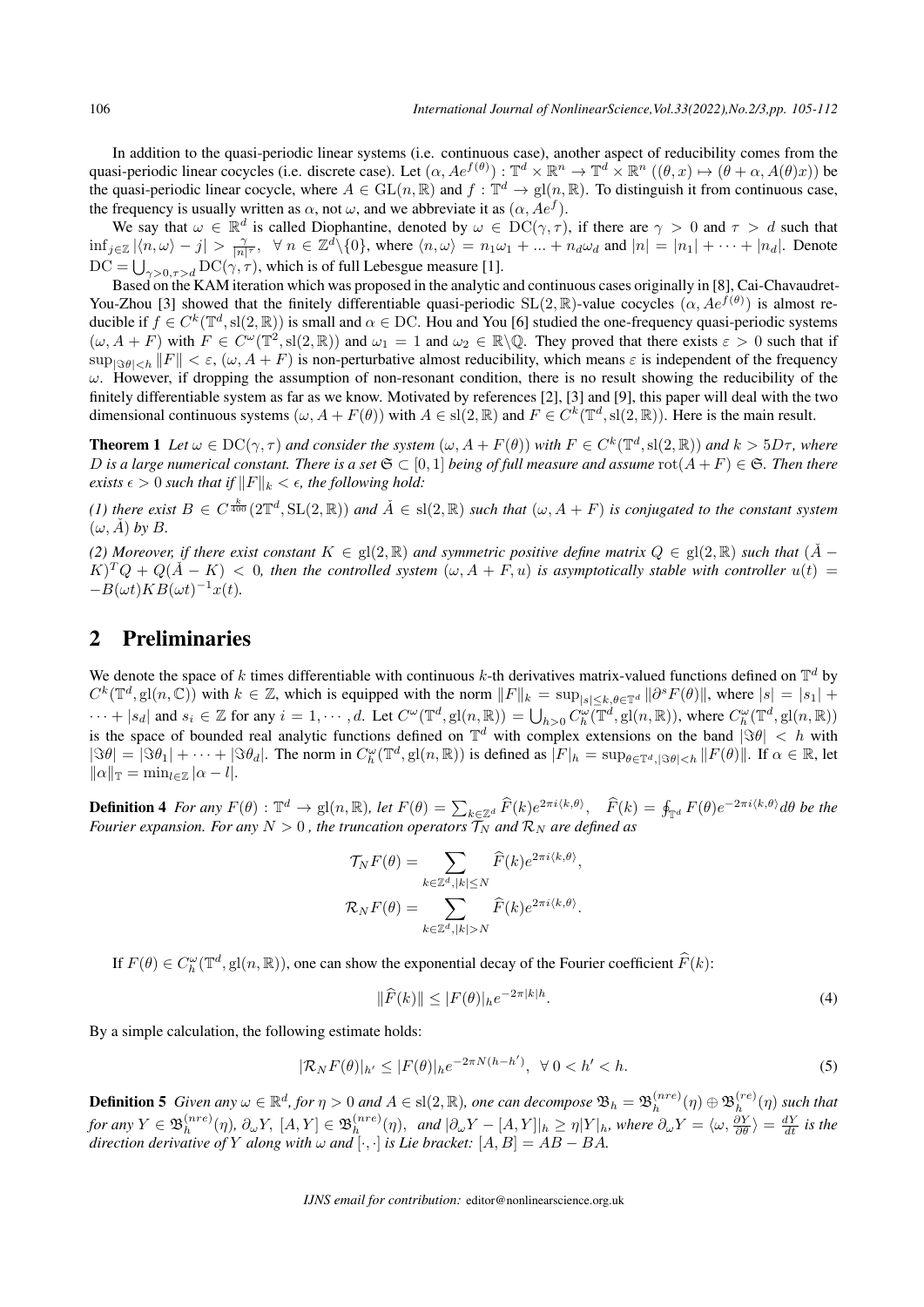**Lemma 2** ([6]) Given  $F \in \mathfrak{B}_h$  with  $|F|_h < \varepsilon$ , assume that  $\varepsilon \in (0, 10^{-8})$  and  $\eta \geq \varepsilon^{\frac{1}{4}}$ . There exist  $Y \in \mathfrak{B}_h$ ,  $G \in$  $\mathfrak B^{(re)}_h$  $\binom{(re)}{h}$  with the estimates  $|Y|_h \leq \varepsilon^{\frac{1}{2}}$ ,  $|G|_h \leq 2\varepsilon$  such that  $(\omega, A + F)$  is conjugated to  $(\omega, A + G)$  by  $e^{Y(\theta)}$ .

**Lemma 3** Let  $A(t) \in C^1(\mathbb{R}, GL(n, \mathbb{C}))$ , the derivative of  $A(t)^{-1}$  is  $\frac{d}{dt}(A(t)^{-1}) = -A(t)^{-1} \frac{d}{dt}A(t)(A(t)^{-1})$ .

**Lemma 4 (Schur complement)** For given the symmetric matrix  $Q = \begin{pmatrix} Q_{1,1} & Q_{1,2} \\ O & Q_{2,3} \end{pmatrix}$ *Q*2*,*<sup>1</sup> *Q*2*,*<sup>2</sup> *with*  $Q_{i,j} \in \mathbb{R}, i, j = 1, 2,$  *the following two conditions are equivalent:*

 $(1)$   $Q < 0$ ;

*(2)*  $Q_{1,1} < 0$ *, and*  $Q_{2,2} - \frac{Q_{1,2}^2}{Q_{1,1}} < 0$ *.* 

**Definition 6** For any  $F \in C^k(\mathbb{T}^d, \mathrm{sl}(2,\mathbb{R}))$ , there exist  $\{F_j\}_{j\geq 1} \in C^{\omega}_{\frac{1}{j}}(\mathbb{T}^d, \mathrm{sl}(2,\mathbb{R}))$  and a universal constant  $C' > 0$ *such that[11]*

$$
||F_j - F||_k \to 0, \ j \to +\infty,|F_{j+1} - F_j|_{\frac{1}{j+1}} \le C'(j)^{-k} ||F||_k, \ \forall \ j \in \mathbb{Z}^+,|F_j|_{\frac{1}{j}} \le C'||F||_k, \ \forall \ j \in \mathbb{Z}^+.
$$
 (6)

**Definition 7** Assume that  $\Phi(\theta_0, t)$  is the basic solution of the system  $(\omega, A(\theta))$  with  $A \in C^1(\mathbb{T}^d, \text{sl}(2, \mathbb{R}))$ , the rotation number of the system is defined  $\text{rot}(A) = \lim_{t \to +\infty} \frac{\arg[\Phi(\theta_0, t)x_0]}{2\pi t}$ , where  $x_0 \in \mathbb{R}^2 \setminus \{0\}$  and  $\theta_0 \in \mathbb{T}^d$ .

The rotation number  $rot(A)$  takes value in [0, 1] and does not depend on  $\theta_0$  and  $x_0$ , see [7]. Recall that  $rot(A)$  is Diophantine with respect to  $\omega$  if there exist  $\kappa > 0, \tau > d$  such that the following holds:

$$
\inf_{j\in\mathbb{Z}}|2\mathrm{rot}(A)-\langle n,\omega\rangle-j|>\frac{\kappa}{|n|^\tau},\ \ \forall\ n\in\mathbb{Z}^d\backslash\{0\},
$$

and we denote it by  $\text{rot}(A) \in \text{DC}_{\omega}(\kappa, \tau)$ . The rotation number  $\text{rot}(A)$  is said to be rational with respect to  $\omega$  if  $2\text{rot}(A)$  =  $\langle m, \omega \rangle$  mod  $\mathbb{Z}$  for some  $m \in \mathbb{Z}^d$ . For simplicity, we omit "mod  $\mathbb{Z}$ " in the rest of the paper.  $\inf_{j\in\mathbb{Z}}|2\text{rot}(A) - \langle n,\omega \rangle - j| > \frac{\kappa}{|n|^\tau}, \quad \forall n \in \mathbb{Z}^d \setminus \{0\},$ <br>  $\cot(A) \in \text{DC}_{\omega}(\kappa, \tau)$ . The rotation number  $\text{rot}(A)$  is said to be rational with respect to  $\omega$  if  $2\text{rot}(A) =$ <br>
some  $m \in \mathbb{Z}^d$ . For simplicit

Define  $R_{\phi} = \begin{pmatrix} \cos 2\pi\phi & -\sin 2\pi\phi \\ \sin 2\pi\phi & \cos 2\pi\phi \end{pmatrix}$ 

 $n \in \mathbb{Z}^d$ , then we call *n* the degree of *A* and denote it by  $\deg A$ . Moreover,

$$
\deg(AB) = \deg A + \deg B. \tag{7}
$$

If  $(\omega, A_1)$  is conjugated to  $(\omega, A_2)$  by  $B \in C^1(2\mathbb{T}^d, SL(2, \mathbb{R}))$ , then

$$
rot(A_2) = rot(A_1) - \frac{\langle deg B, \omega \rangle}{2}.
$$
\n(8)

If  $(\omega, A_1)$  is close to  $(\omega, A_2)$  enough in  $C^0$  norm, then by the definition of rotation number, one can get that there exists constant  $\tilde{C}$  such that 1

$$
|\text{rot}(A_1) - \text{rot}(A_2)| \le \tilde{C} \|A_1 - A_2\|_0^{\frac{1}{2}}.
$$
\n(9)

### 3 Design of the controller

Consider the following quasi-periodic linear system

$$
\begin{cases}\n\dot{x} = (A + F(\theta))x \\
\dot{\theta} = \omega\n\end{cases}
$$
\n(10)

where  $x \in \mathbb{R}^n$ ,  $\theta \in \mathbb{T}^d$ ,  $A \in \text{gl}(n, \mathbb{R})$ , and  $F \in C^1(\mathbb{T}^d, \text{gl}(n, \mathbb{R}))$ . One can obtain the asymptotical stability of the following system via a special designed controller  $u(t)$ , i.e.,

$$
\begin{cases}\n\dot{x} = (A + F(\theta))x + u(t) \\
\dot{\theta} = \omega\n\end{cases}.
$$
\n(11)

Again, we abbreviate the systems (10) and (11) as  $(\omega, A + F)$  and  $(\omega, A + F, u)$  respectively.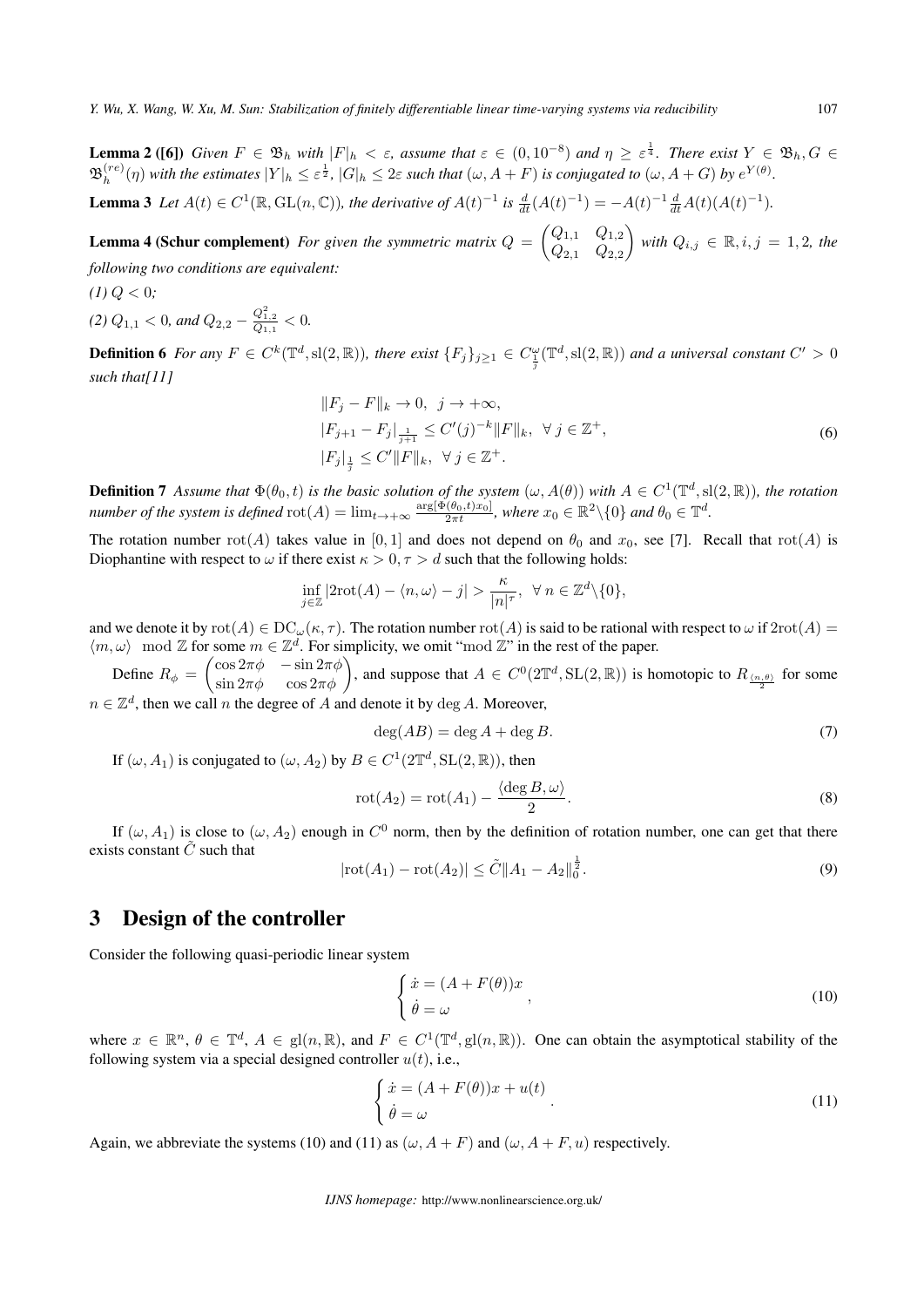**Proposition 5** If there exist  $B \in C^1(2\mathbb{T}^d, GL(n, \mathbb{R}))$  and  $\check{A} \in gl(n, \mathbb{R})$  to solve the following cohomological equation

$$
\partial_{\omega}B(\theta) = (A + F(\theta))B(\theta) - B(\theta)\check{A},\tag{12}
$$

*then the state of system (11) is asymptotically stable via*  $u(t) = B(\omega t)v(t)$ , whenever the state of  $(\omega, \check{A}, v)$  is asymptoti*cally stable, where*  $v \in C^0(\mathbb{R}, \mathbb{R}^n)$ *.* 

Now we can choose the suitable controller  $u(t)$  in (11).

**Theorem 6** *Suppose that the condition in Proposition 5 holds. If there exist symmetric positive definite matrix*  $Q \in$  $gl(n, \mathbb{R})$  *and*  $K \in gl(n, \mathbb{R})$  *satisfying that* 

$$
\Sigma \triangleq (\check{A} - K)^T Q + Q(\check{A} - K) < 0,\tag{13}
$$

then the state of the system (11) is asymptotically stable via  $u(t)=-B(\omega t)KB(\omega t)^{-1}x(t)$ , where  $B\in C^1(2\mathbb{T}^d,\mathrm{GL}(n,\mathbb{R}))$ *and*  $\check{A} \in \text{gl}(n, \mathbb{R})$  *are defined in Proposition 5.* 

Remark 7 *Theorem 6 provides an sufficient criterion to check the stabilization of the system (11). In fact, one can get the equivalent criterion that*  $\AA - K < 0$  *as a corollary of Proposition 5.* 

Remark 8 *The controller u*(*t*) *in Theorem 6 is the time-varying linear feedback controller, however it can be extended to the other situation via different controllers obviously. Here we only consider the linear feedback control.*

# 4 Reducibility by KAM argument

In this part, we are going to show that if the non-constant part  $F(\theta)$  is sufficiently small, then the  $C^k$  quasi-periodic linear system  $(\omega, A + F(\theta))$  can be conjugated to a constant system by the improved KAM theory.

#### 4.1 Analytic case

Consider the analytic quasi-periodic system  $(\omega, A + F)$  with  $A \in sl(2, \mathbb{R})$  is constant and  $F(\theta) \in C_h^{\omega}(\mathbb{T}^d, sl(2, \mathbb{R}))$  is a pertubation. Then we have the following results.

**Proposition 9** [3, 8] Let  $\omega \in DC(\gamma, \tau)$ ,  $h \in (0,1)$  and  $h_+ \in (0,h)$ . Then there exist  $c = c(\gamma, \tau, d)$  and a numerical *constant D such that if*

$$
|F|_h < \varepsilon < \frac{c}{\|A\|^D} (h - h_+)^{D\tau},\tag{14}
$$

then there exist  $B\in C^\omega_{h_+}(2\mathbb{T}^d, \mathrm{SL}(2,\mathbb{R})),$   $A_+\in\mathrm{sl}(2,\mathbb{R})$  and  $F_+\in C^\omega_{h_+}(\mathbb{T}^d, \mathrm{sl}(2,\mathbb{R}))$  such that the system  $(\omega,A+F(\theta))$ *is conjugated to*  $(\omega, A_+ + F_+(\theta))$  *by B, i.e.,*  $\partial_{\omega}B = (A + F(\theta))B - B(A_+ + F_+(\theta)).$ 

Remark 10 *Even though Proposition 9 has been proved in [8] essentially and it also be proved in discrete version in [3],* ∪*a brief proof is given since in engineering the design of controller depends on the construction of the transformation B.*

To get the quantitative estimates of *B, A*<sup>+</sup> and *F*+, we need distinguish non-resonant case and resonant case. Let  $N \triangleq \frac{2|\text{ln}\varepsilon|}{h-h}$  $\frac{2|\ln \varepsilon|}{h-h_+}$  and  $\pm 2\pi i\xi$  be the two eigenvalues of *A* with  $\xi \in \mathbb{R} \cup i\mathbb{R}$ .

When it is non-resonant case, let  $\sigma = \frac{1}{10}$ ,  $\eta = \varepsilon^{3\sigma}$ . Assume that

$$
||2\xi \pm \langle n, \omega \rangle||_{\mathbb{T}} \ge \varepsilon^{\sigma}, \ \forall \ n \in \mathbb{Z}^d \ with \ 0 < |n| \le N,
$$
\n<sup>(15)</sup>

then we have estimates:  $|F_+|_{h_+} < \varepsilon^{3-2\sigma}$ ,  $||A_+ - A|| < 4\varepsilon$ ,  $|B - \text{Id}|_{h_+} < 2\varepsilon^{\frac{1}{2}}$ ,  $\deg B = 0$ . When it is non-resonant case, let  $\sigma = \frac{1}{10}$ . If there exists  $n^* \in \mathbb{Z}^d$  with  $0 < |n^*| \le N$  such that

$$
||2\xi \pm \langle n^*, \omega \rangle||_{\mathbb{T}} < \varepsilon^{\sigma}, \tag{16}
$$

then there is a constant  $C_1 = C_1(||A||, \gamma) > 0$  and we have  $|F_+|_{h_+} \leq \varepsilon^{100}$ ,  $|B|_{h_+} \leq C_1 N^{\frac{\tau}{2}} \varepsilon^{\frac{-2\pi h_+}{h - h_+}}, ||A_+|| \leq$  $4\varepsilon^{\sigma}$ , deg  $B = n^*$ .

The Proposition 9 focuses on the analytic quasi-periodic linear system. In the following, we are going to design a *C k* version proposition for the finitely differentiable case.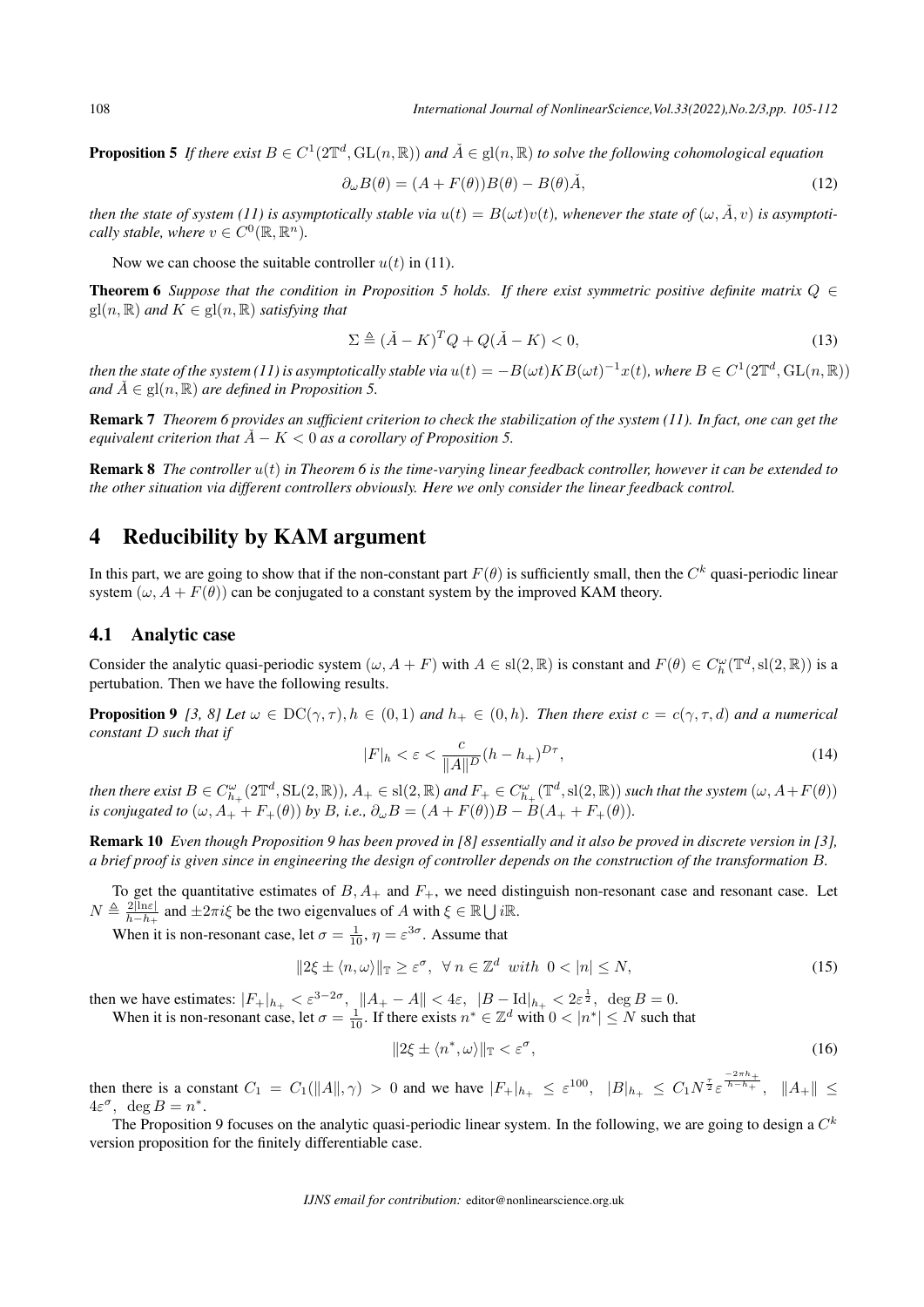#### 4.2 Finitely diferentiable case

Let  $F(\theta) \in C^k(\mathbb{T}^d, \text{sl}(2,\mathbb{R}))$ , then by (6), there exists an analytic sequence  $\{F_j\}_{j\geq 1}, F_j \in C^{\omega}_{\frac{1}{3}}(\mathbb{T}^d, \text{sl}(2,\mathbb{R}))$  which is approximating *F*. To make the iteration works, we need choose the suitable subsequence  ${F_l}$ <sup>*j*</sup>. We first recall some notation given in [3, 4]. Denote

$$
\varepsilon'_{0}(h, h') \triangleq \frac{c}{(2\|A\|)^{D}}(h - h')^{D\tau},\tag{17}
$$

$$
\varepsilon_m \triangleq \frac{c}{(2\|A\|)^D m^{\frac{k}{4}}}, \quad N_m \triangleq \frac{2|\ln \varepsilon_m|}{\frac{1}{m} - \frac{1}{m^2}}, \quad \forall \ m \in \mathbb{Z}^+, \tag{18}
$$

where *D* is the numerical constant. Let  $M \in \mathbb{Z}^+$  and  $M > \max\{100, \frac{(2||A||)^D}{c}\}$  $\frac{A(||)^D}{c}$ . Denote  $l_j = M^{2^{j-1}}, j \geq 1$ .

**Proposition 11** Let  $\omega \in \mathrm{DC}(\gamma, \tau)$ , and  $A \in \mathrm{sl}(2, \mathbb{R})$ ,  $F \in C^k(\mathbb{T}^d, \mathrm{sl}(2, \mathbb{R}))$  with  $k \geq 5D\tau$ . Let  $\{F_{l_j}\}_{j \geq 1}$  is the analytic *subsequence approximating*  $F(\theta)$ *, there exists*  $\epsilon_1$  *such that if* 

$$
||F||_{k} < \epsilon_{1} < \frac{c}{C'(2||A||)^{D}M^{\frac{k}{4}}},
$$
\n(19)

where C' is defined in (6) and c is defined in Proposition 9, then there exist  $B_{l_j}\in C^\omega_{\frac{1}{l_{j+1}}}(2\mathbb{T}^d,\mathrm{SL}(2,\mathbb{R}))$ ,  $A_{l_j}\in \mathrm{sl}(2,\mathbb{R})$ and  $F'_{l_j}\in C^\omega_{\frac{1}{l_{j+1}}}(\mathbb{T}^d,{\rm sl}(2,\mathbb{R}))$  such that  $\partial_\omega B_{l_j}(\theta)=(A+F_{l_j}(\theta))B_{l_j}-B_{l_j}(A_{l_j}+F'_{l_j}(\theta)).$  Moreover, let  $\varrho=\frac{2\pi}{M-1}$ , the *following estimates hold*

$$
|B_{l_j}|_{\frac{1}{l_{j+1}}} \le (l_j |\ln \varepsilon_{l_j}|)^{\tau (1+\sigma)} \varepsilon_{l_j}^{-\varrho}, \ |F'_{l_j}|_{\frac{1}{l_{j+1}}} \le \frac{1}{2} \varepsilon_{l_j}^{\frac{5}{2}}, \ \|A_{l_j}\| \le \|A\| + 2. \tag{20}
$$

# 4.3 Almost reducibility of the *C <sup>k</sup>* quasi-periodic systems

In this section, we show the almost reducibility for the  $C^k$  quasi-perodic linear systems in the local perturbatice regime. For simplicity, we will use the notation  $X \leq Y$  which denotes  $X \leq CY$  for some constants  $C > 0$ .

**Theorem 12** Let  $\omega \in \mathrm{DC}(\gamma, \tau)$ ,  $A \in \mathrm{sl}(2,\mathbb{R})$ ,  $F \in C^k(\mathbb{T}^d, \mathrm{sl}(2,\mathbb{R}))$  with  $k \geq 5D\tau$ , there exists  $\epsilon_2 = \epsilon_2(\gamma, \tau, d, k, ||A||)$ *such that if*

$$
||F||_{k} < \epsilon_{2} < \frac{c}{C'(2||A||)^{D}M^{\frac{k}{4}}},
$$
\n(21)

then  $(\omega,A+F(\theta))$  is  $C^{k,k_0}$  almost reducible with  $k_0=[\frac{k}{20}].$  More precisely, there exist sequences  $B_{l_j}\in C^\omega_{\frac{1}{l_{j+1}}}(2\mathbb{T}^d,\mathrm{SL}(2,\mathbb{R})),$   $A_{l_j}\in$  $\mathrm{sl}(2,\mathbb{R}),$   $\overline{F}_{l_j}\in C^{k_0}(\mathbb{T}^d,\mathrm{sl}(2,\mathbb{R}))$  such that  $\partial_\omega B_{l_j}(\theta)=(A+F(\theta))B_{l_j}-B_{l_j}(A_{l_j}+\overline{F}_{l_j}(\theta))$  with  $\lim_{j\to+\infty}\|\overline{F}_{l_j}\|_{k_0}=0$ .

**Proof.** By (21) and Proposition 11, for any  $l_j$ , one can get that  $\partial_\omega B_{l_j}(\theta) = (A + F_{l_j}(\theta))B_{l_j} - B_{l_j}(A_{l_j} + F'_{l_j}(\theta))$ , where  $F_{l_j} \in C^{\omega}_{\frac{l_j+1}{l_{j+1}}}(\mathbb{T}^d, \text{sl}(2, \mathbb{R}))$  is defined in Propositon 11, then we have the following cohomological equation

$$
\partial_{\omega} B_{l_j}(\theta) = (A + F(\theta))B_{l_j} - B_{l_j}(A_{l_j} + F'_{l_j}(\theta)) + (F_{l_j}(\theta) - F(\theta))B_{l_j}.
$$

Denote  $A_{l_j} + \overline{F}_{l_j}(\theta) = A_{l_j} + F'_{l_j}(\theta) - B_{l_j}^{-1}(F_{l_j} - F)B_{l_j}$ . Next we will show the quantitative estimate of  $\overline{F}_{l_j}(\theta)$  in  $C^{k_0}$ norm. According to Cauchy estimate and (6), for  $k_0 = \left[\frac{k}{20}\right]$ , we have

$$
||F_{l_j} - F_{l_{j+1}}||_{k_0} = \sup_{|s| \le k_0, \theta \in \mathbb{T}^d} ||\partial_{\theta_1}^{s_1} \cdots \partial_{\theta_d}^{s_d} (F_{l_j} - F_{l_{j+1}})|| \le (l_{j+1})^{k_0} (k_0) ||F_{l_j} - F_{l_{j+1}}||_{\frac{1}{l_{j+1}}} \lesssim l_j^{-(k-2k_0)},
$$

by the above inequality, one can get

$$
||F(\theta) - F_{l_j}(\theta)||_{k_0} \le \sum_{i=j}^{\infty} ||F_{l_{i+1}} - F_{l_i}||_{k_0} \lesssim l_j^{-(k-2k_0-1)}.
$$
\n(22)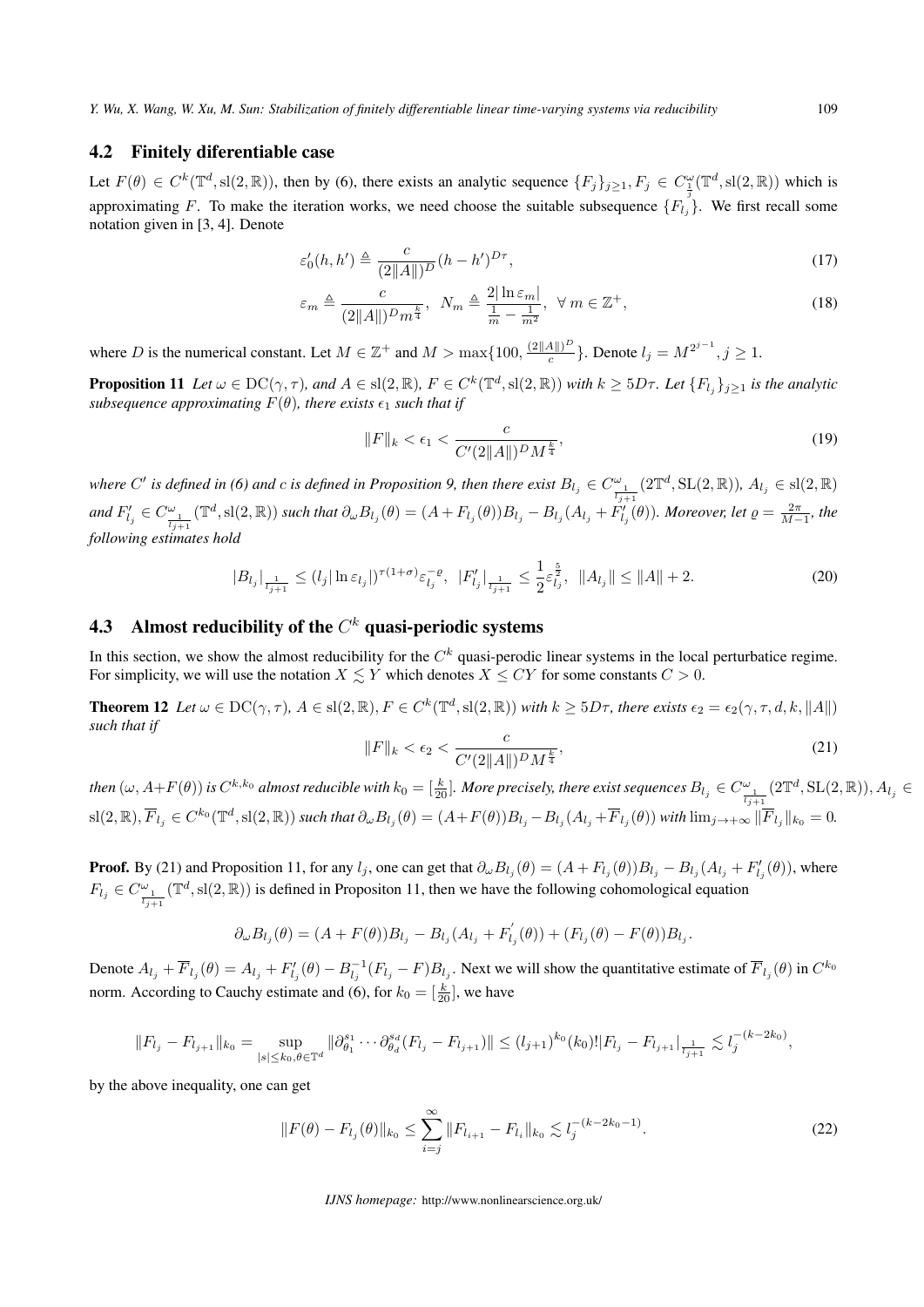By a simple calculation and  $|F'_{l_j}| \frac{1}{l_{j+1}} \leq \frac{1}{2} \varepsilon_{l_j}^{\frac{5}{2}}$ , we get that

$$
||F'_{l_j}(\theta)||_{k_0} \le (l_{j+1})^{k_0} (k_0)! |F'_{l_j}(\theta)|_{\frac{1}{l_{j+1}}} \lesssim (l_j)^{2k_0} (k_0)! \varepsilon_{l_j}^{\frac{5}{2}} \lesssim l_j^{-(\frac{5k}{8} - 2k_0)}.
$$
\n(23)

According to  $|B_{l_j}|_{\frac{1}{l_{j+1}}} \leq (l_j |\ln \varepsilon_{l_j}|)^{\tau(1+\sigma)} \varepsilon_{l_j}^{-\varrho} \lesssim l_j^{\frac{k}{100}},$  we also have

$$
||B_{l_j}(\theta)||_{k_0} \le (l_{j+1})^{k_0}(k_0)!|B_{l_j}(\theta)|_{\frac{1}{l_{j+1}}} \lesssim l_j^{\frac{k}{100} + 2k_0}.
$$
\n(24)

Finally, we obtain the estimate for  $\overline{F}_{l_j}(\theta)$  by (22), (23) and (24),

Finally, we obtain the estimate for 
$$
\overline{F}_{l_j}(\theta)
$$
 by (22), (23) and (24),  $\|\overline{F}_{l_j}(\theta)\|_{k_0} \le \|F'_{l_j}(\theta)\|_{k_0} + \|B_{l_j}^{-1}(F_{l_j}(\theta) - F(\theta))B_{l_j}\|_{k_0} \lesssim l_j^{-\left(\frac{5k}{8} - 2k_0\right)} + l_j^{\frac{k}{50} + 4k_0} \times l_j^{-\left(k - 2k_0 - 1\right)} < \varepsilon_{l_j}^2.$ \nThe last inequality uses the fact  $k_0 = \left[\frac{k}{20}\right]$ , and we can show that in  $C^{k_0}$  topology,  $\|\overline{F}_{l_j}(\theta)\|_{k_0} \to 0 \ (j \to +\infty)$ , i.e., the

quasi-periodic linear system  $(\omega, A + \tilde{F}(\tilde{\theta}))$  is  $C^{k,k_0}$  almost reducible.

#### 4.4 Full measure reducibility for the quasi-periodic systems

It is well known that the number which is Diophantine or rational with respect to the frequency  $\omega$ , denote by  $\mathfrak{S}$ , is of full Lebesgue measure. We are going to show the reducibility for the finitely differentiable quasi-periodic linear system  $(\omega, A + F)$  for rotation number  $\text{rot}(A + F) \in \mathfrak{S}$ . If the rotation number is Diophantine, one can show the all the steps being non-resonant case during the KAM iteration, hence the composition of all conjugations is convergent. If the rotation number is rational with respect to the frequency, one can show that the number of resonances is finite.

**Lemma 13** For the quasi-periodic linear system  $(\omega, A + F)$  with  $\omega \in DC(\gamma, \tau)$ ,  $A \in sl(2, \mathbb{R})$  and  $F \in C^k(\mathbb{T}^d, sl(2, \mathbb{R}))$ with  $k > 5D\tau$ , where  $\tau > d - 1$  and  $\gamma > 0$ , if the rotation number of  $(\omega, A + F)$  satisfies that  $\text{rot}(A + F) \in DC_{\omega}(\kappa, \tau)$ *with*  $\kappa > 0$  *or*  $\text{rot}(A + F) = 0$ *, then there exists*  $\epsilon_3 = \epsilon_3(\gamma, \kappa, \tau, d, k, ||A||)$  *such that if* 

$$
||F||_{k} < \epsilon_{3} < C_{6}\epsilon'_{0}(\frac{1}{l_{1}}, \frac{1}{l_{2}}), \tag{25}
$$

*then*  $(\omega, A + F)$  *is*  $C^{k, k_1}$  *reducible with*  $k_1 = [\frac{k}{20}]$ *, where*  $C_6 = C_6(\tau, \gamma, \kappa, \|A\|)$ *.* 

Remark 14 *Lemma 13 has been proved in discrete case, i.e., the quasi-periodic cocycle* (*ω, Ae<sup>f</sup>*(*θ*) )*, see Lemma 3.1 and Lemma 3.2 in [2]. In fact, the reducibility of the linear system is equivalent to the reducibility of the Poincare cocycle ´ according to the embedding theorem in [10].*

**Theorem 15** For the system  $(\omega, A + F)$  with  $\omega \in DC(\gamma, \tau)$ ,  $A \in sl(2, \mathbb{R})$  and  $F \in C^k(\mathbb{T}^d, sl(2, \mathbb{R}))$  with  $k \geq 5D\tau$ , *where*  $\gamma > 0$  *and*  $\tau > d$ *. There exists*  $\epsilon_4 = \epsilon_4(\gamma, \tau, d, k, ||A||) > 0$  *such that if* 

$$
||F||_{k} < \epsilon_{4} < \frac{c}{C'(2||A||)^{D}M^{\frac{k}{4}}},
$$
\n(26)

then the system  $(\omega,A+F)$  is  $C^{k,k_1}$  reducible with  $k_1=[\frac{k}{400}]$  whenever  $\mathrm{rot}(A+F)$  is Diophantine with respect to  $\omega$  or  $rot(A + F)$  *is rational with respect to*  $\omega$ *.* 

**Proof.** By (26) and Theorem 12, there exist  $B_{l_j}(\theta) \in C^{\omega}_{\frac{1}{l_{j+1}}}(2\mathbb{T}^d, \mathrm{SL}(2,\mathbb{R}), A_{l_j} \in \mathrm{sl}(2,\mathbb{R})$  and  $\overline{F}_{l_j}(\theta) \in C^{k_0}(\mathbb{T}^d, \mathrm{sl}(2,\mathbb{R}))$ with  $k_0 = \left[\frac{k}{20}\right]$  such that  $\partial_{\omega} B_{l_j}(\theta) = (A + F(\theta))B_{l_j} - \overline{B}_{l_j}(A_{l_j} + \overline{F}_{l_j}(\theta))$ , with estimates  $|B_{l_j}| \frac{1}{l_{j+1}} \leq (l_j |\ln \varepsilon_{l_j}|)^{\tau(1+\sigma)} \varepsilon_{l_j}^{-\varrho}$ ,  $\|\overline{F}_{l_j}\|_{k_0} <$  $\epsilon_{l_j}^2$ ,  $||A_{l_j}|| \le ||A|| + 2$ . In the following, we devide it into two cases.

**(Diophantine case)** By (8) and  $\text{rot}(A + F) \in \text{DC}_{\omega}(\kappa, \tau)$ , for any  $n \in \mathbb{Z}^d \setminus \{0\}$ , we have

$$
||2\mathrm{rot}(A_{l_j}+\overline{F}_{l_j})-\langle n,\omega\rangle||_{\mathbb{T}}=||2\mathrm{rot}(A+F)-\langle \deg B_{l_j},\omega\rangle-\langle n,\omega\rangle||_{\mathbb{T}}\geq \frac{\kappa(|\deg B_{l_j}|+1)^{-\tau}}{|n|^\tau},
$$

*IJNS email for contribution:* editor@nonlinearscience.org.uk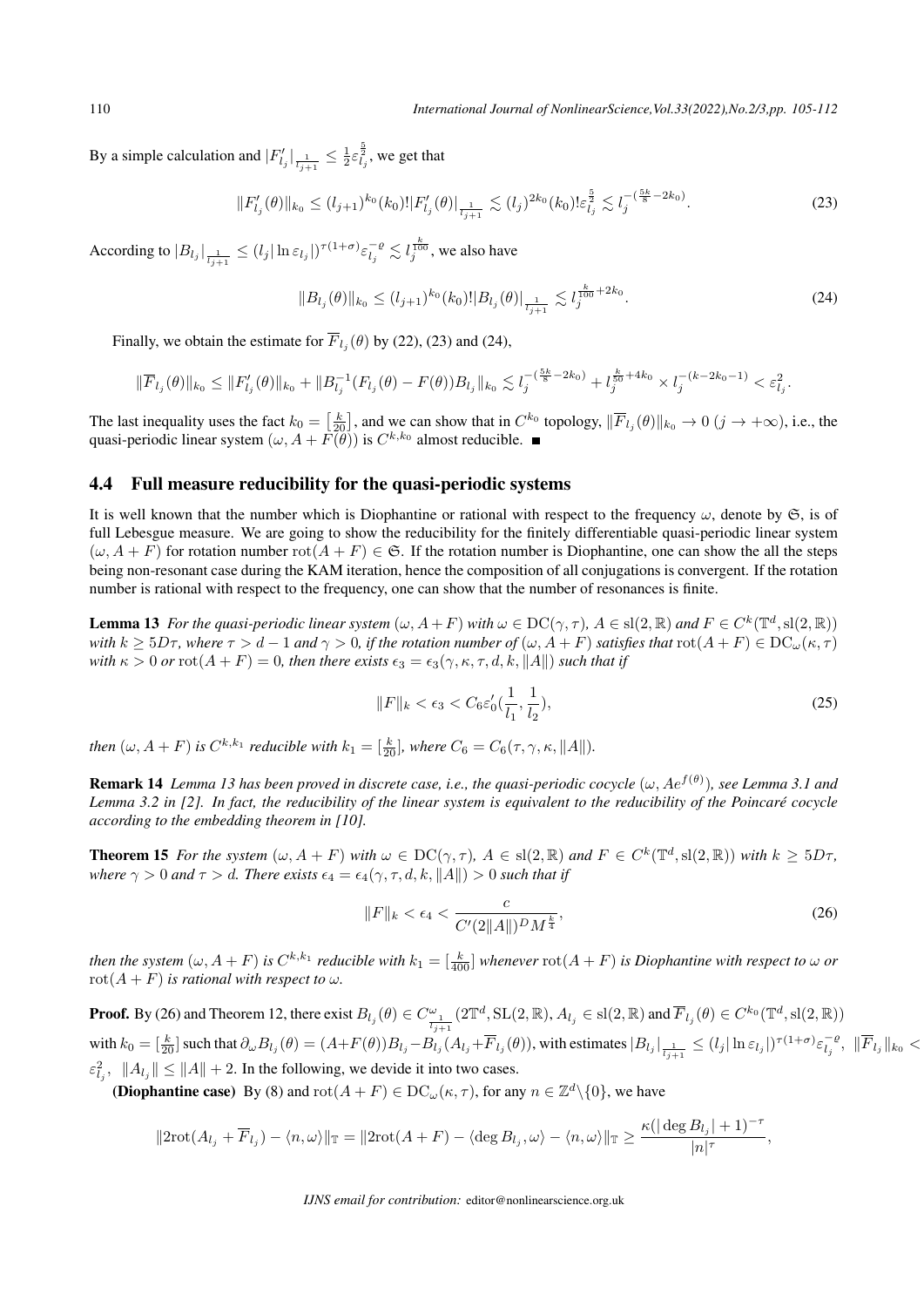*Y. Wu, X. Wang, W. Xu, M. Sun: Stabilization of finitely differentiable linear time-varying systems via reducibility* 111

*Y. Wu, X. Wang, W. Xu, M. Sun: Stabilization of finitely differentiable linear time-varying systems via reducibility* 111<br>which means that  $rot(A_{l_j} + \overline{F}_{l_j}) \in DC_{\omega}(\kappa(|\deg B_{l_j}| + 1)^{-\tau}, \tau)$ . From Proposition 11,  $\deg \widetilde{B}_{l$  $0 < |n^*_{l_j}| \le N_{l_j}$  is got, hence  $\begin{aligned} \text{DC}_{\omega}(\kappa(|\deg B_{l_j}|+1)^{-\tau}, \tau). \end{aligned}$ <br> $| = |\deg \prod_{i=1}^{j} \widetilde{B}_{l_i}| \leq \sum_{i=1}^{j} |\deg \widetilde{B}_{l_j}|$ 

$$
|\deg B_{l_j}| = |\deg \prod_{i=1}^j \widetilde{B}_{l_i}| \le \sum_{i=1}^j |\deg \widetilde{B}_{l_j}| \le 4l_j |\ln \varepsilon_{l_j}|,\tag{27}
$$

and thus  $||2\text{rot}(A_{l_j} + \overline{F}_{l_j}) - \langle n, \omega \rangle||_{\mathbb{T}} > \frac{\kappa_{l_j}^*}{|n|^{\tau}}$  for any  $n \in \mathbb{Z}\backslash\{0\}$  where  $\kappa_{l_j}^* = \kappa(4l_j|\ln \varepsilon_{l_j}|)^{-\tau}$ .

Fix j be the smallest integer such that  $\varepsilon_{l_j}^2 < C_1(\tau, \gamma, \kappa_{l_j}^*, ||A||) \varepsilon_0'(\frac{1}{l_1}, \frac{1}{l_2})$ , and apply Lemma 13 to the quasi-periodic linear system  $(\omega, A_{l_j} + \overline{F}_{l_j})$ , which means there exist  $\check{B}(\theta) \in C^{k_1}(2\mathbb{T}^d, SL(2,\mathbb{R}))$  with  $k_1 = \begin{bmatrix} \frac{k}{400} \end{bmatrix}$  and  $\check{A} \in SL(2,\mathbb{R})$ such that  $\partial_{\omega} \check{B} = (A_{l_j} + \overline{F}_{l_j})\check{B} - \check{B}\check{A}$  with  $\|\check{B}\|_{k_1} \leq 2$ . Define  $B(\theta) \triangleq B_{l_j}(\theta) \circ \check{B}(\theta)$ , by using Cauchy estimate and the relation  $\varepsilon_{l_{j-1}}^2 \geq C_1 \varepsilon'_0(\frac{1}{l_1}, \frac{1}{l_2})$ , it follows that  $||B||_{k_1} \leq 2(l_{j+1})^{k_1} (k_1)! (l_j |\ln \varepsilon_{l_j}|)^{\tau (1+\sigma)} \varepsilon_{l_j}^{-\varrho} < C_2(\kappa, \gamma, \tau, d, k, ||A||)$ , where the last inequality comes from the chosen of *j*, which depends on  $\kappa$ ,  $\tau$ ,  $||A||$ , hence  $l_j$  is bounded. Finally,  $(\omega, A + F)$ is conjugated to  $(\omega, \check{A})$  by *B*, which finishes the proof for Diohantine case.

(**Rational case**) By (8) and  $\text{rot}(A + F) = \frac{\langle m, \omega \rangle}{2}$  for  $m \in \mathbb{Z}^d$ , we have

$$
\operatorname{rot}(A_{l_j} + \overline{F}_{l_j}) = \operatorname{rot}(A + F) - \frac{\langle \deg B_{l_j}, \omega \rangle}{2} = \frac{\langle m - \deg B_{l_j}, \omega \rangle}{2}.
$$
 (28)

If  $m - \deg B_{l_j} \neq 0$ , we choose  $J_1 = J_1(\gamma, \tau) \in \mathbb{Z}^+$  sufficient large such that for any  $j \geq J_1$ ,

$$
\varepsilon_{l_j} < \frac{\gamma \tilde{C}^{-1}}{4(|m| + 4l_j| \ln \varepsilon_{l_j}|)^{\tau}}.\tag{29}
$$

By (9), (27), (28), (29) and  $\omega \in DC(\gamma, \tau)$ , one can get that  $|rot(A_{l_j})| \ge |rot(A_{l_j} + \overline{F}_{l_j})| - \tilde{C}\varepsilon_{l_j} \ge \frac{\gamma}{4|m - \deg B_{l_j}|^{\tau}}$ . By lemma 8.1 in [6], we can find  $S \in SL(2, \mathbb{R})$  such that  $S^{-1}A_{l_j}S = \begin{pmatrix} 0 & 2\pi \text{rot}(A_{l_j}) \\ -2\pi \text{rot}(A_{l_j}) & 0 \end{pmatrix}$ *−*2*π*rot(*A*<sup>*l*</sup><sub>*j*</sub></sub>) 0  $\triangleq$   $\mathcal{A}_{l_j}$ , with **i**By (9), (27), (28), (29)<br>**By lemma 8.1 in [6]**, w<br>the estimate  $||S|| \le \sqrt{2}$  $\frac{\|A_{l_j}\|}{2\pi \text{rot}(A_{l_j})} \leq C_4 |m - \deg B_{l_j}|^{\frac{\tau}{2}}$ , where  $C_4 = C_4(\gamma, \tau, d, \|A\|)$ . Denote  $\mathcal{F}_{l_j} = S^{-1} \overline{F}_{l_j} S \in$  $C^{k_0}(\mathbb{T}^d, \text{sl}(2, \mathbb{R}))$ , to kill the rotation number for the system  $(\omega, \mathcal{A}_{l_j} + \mathcal{F}_{l_j})$ , we define the rotation conjugation  $Q(\theta)$  =  $M^{-1}$   $\begin{pmatrix} e^{-\pi i \langle m - \deg B_{l_j}, \theta \rangle} & 0 \\ 0 & \pi i \langle m - \deg A_{l_j}, \theta \rangle \end{pmatrix}$  $\lim_{\omega \to 0}$  o.1 in [0], we can find  $\omega \in \partial E$ 0  $e^{\pi i \langle m-\deg B_{l_j},\theta \rangle}$ *M*  $\deg B_{l_j} | \xi$ , where  $C_4 = C_4(\gamma, \tau, d, ||A||)$ . Denote  $\mathcal{F}_{l_j} = S^{-1} \overline{F}_{l_j} S \in$ <br>for the system  $(\omega, \mathcal{A}_{l_j} + \mathcal{F}_{l_j})$ , we define the rotation conjugation  $Q(\theta) = M \in SO(2, \mathbb{R})$ , which gives  $\partial_{\omega} Q = (\mathcal{A}_{l_j} + \mathcal{F}_{l_j})$  $C^{\kappa_0}(\mathbb{T}^d,\text{sl}(2,\mathbb{R}))$ , to kill the rotation number for the system  $(\omega,\mathcal{A}_{l_j}+\mathcal{M}^{-1}\begin{pmatrix} e^{-\pi i(m-\deg B_{l_j},\theta)} & 0 \ 0 & e^{\pi i \langle m-\deg B_{l_j},\theta \rangle} \end{pmatrix} M \in \text{SO}(2,\mathbb{R})$ , which<br>  $\widetilde{\mathcal{A}_{l_j}} = Q^{-1}\mathcal{A}_{l_j}Q - Q^{-1}\partial_{\omega}Q$  with  $) = \mathrm{rot}(\mathcal{A}_{l_j} + \mathcal{F}_{l_j}) - \frac{\langle m\text{-}\mathrm{deg}\, B_{l_j}, \omega \rangle}{2} = 0.$ Pick  $J_2 = J_2(\gamma, \tau, k, d, ||A||) > J_1$  sufficient large such that for any  $j > J_2$ ,  $C_5(|m| + 4\tilde{l}_j |\ln \varepsilon_{l_j}|)|^{\tau + k_0} \varepsilon_{l_j}^2$  $Q^{-1}A_{l_j}Q - Q^{-1}\partial_{\omega}Q$  with  $\|\tilde{A}_{l_j}\| \leq 2$  and also rot<br>  $k J_2 = J_2(\gamma, \tau, k, d, ||A||) > J_1$  sufficient large<br>  $\frac{1}{1}, \frac{1}{12}$ ). Pick  $j > J_2$  and let  $j$  be fixed. Thus by u<br>  $\frac{k}{400}$ ] and  $\check{A} \in sl(2, \mathbb{R})$  such that

 $C_6\varepsilon'_0(\frac{1}{l_1}, \frac{1}{l_2})$ . Pick  $j > J_2$  and let j be fixed. Thus by using Lemma 13, one can find  $\check{B} \in C^{k_1}(2\mathbb{T}^d, SL(2,\mathbb{R}))$  with  $k_1 = \left[\frac{k}{400}\right]$  and  $\check{A} \in \text{sl}(2,\mathbb{R})$  such that  $\partial_{\omega}\check{B} = (\widetilde{A}_{l_j} + \widetilde{\mathcal{F}}_{l_j})\check{B} - \check{B}\check{A}$  with  $\|\check{B}\|_{k_1} \leq 2$ . Denote  $B = B_{l_j} \circ S \circ Q \circ \check{B} \in \mathbb{R}$  $C^{k_1}(2\mathbb{T}^d, \operatorname{SL}(2, \mathbb{R}))$ , we have  $||B||_{k_1} \leq C_5(\gamma, \tau, k, d, ||A||)$ , thus the system  $(\omega, A + F)$  is  $C^{k, k_1}$  reducible.

If  $m - \deg B_{l_j} = 0$ , we fix  $j = j(\tau, \gamma)$  be the smallest integer such that  $\varepsilon_{l_j}^2 < C_6 \varepsilon'_0(\frac{1}{l_1}, \frac{1}{l_2})$ , hence by Lemma 13, there exist  $\check{B}(\theta) \in C^{k_1}(2\mathbb{T}^d, \mathrm{SL}(2,\mathbb{R}))$  with  $k_1 = \left[\frac{k}{400}\right]$  and  $\check{A} \in \mathrm{sl}(2,\mathbb{R})$  such that  $\partial_\omega \check{B} = (A_{l_j} + \overline{F}_{l_j})\check{B} - \check{B}\check{A}$ with  $\|\check{B}\|_{k_1} \leq 2$ . Define  $B = B_{l_j} \circ \check{B} \in C^{k_1}(2\mathbb{T}^d, SL(2,\mathbb{R}))$ , the system  $(\omega, A + F)$  is  $C^{k, k_1}$  reducible via B with  $||B||_{k_1}$  ≤  $C_7(\gamma, \tau, d, k, ||A||)$ . ■

#### 4.5 Proof of the main theorem

**Proof of Theorem 1.** From the definition of set  $\mathfrak{S}$ , the proof of Theorem 1 is obvious. Here we restate the result and call it a corollary, since the proof requires just a combination of Theorem 6 with Theorem 15.

**Corollary 16** There is a full measure subset  $\mathfrak{S} \in [0,1]$ , for the quasi-periodic linear system  $(\omega, A + F)$  whose rotation number  $\text{rot}(A + F) \in \mathfrak{S}$  with  $\omega \in \text{DC}(\gamma, \tau)$  and  $A \in \text{sl}(2, \mathbb{R}), F \in C^k(\mathbb{T}^d, \text{sl}(2, \mathbb{R}))$  with  $k > 5D\tau$ , if  $\|F\|_k < \epsilon^*$ *c*  $\frac{c}{C'(2||A||)^D M^{\frac{k}{4}}}$ , then the following controlled system is asymptotically stable:

$$
\begin{cases}\n\dot{x} = (A + F(\theta))x + u(t) \\
\dot{\theta} = \omega\n\end{cases}.
$$